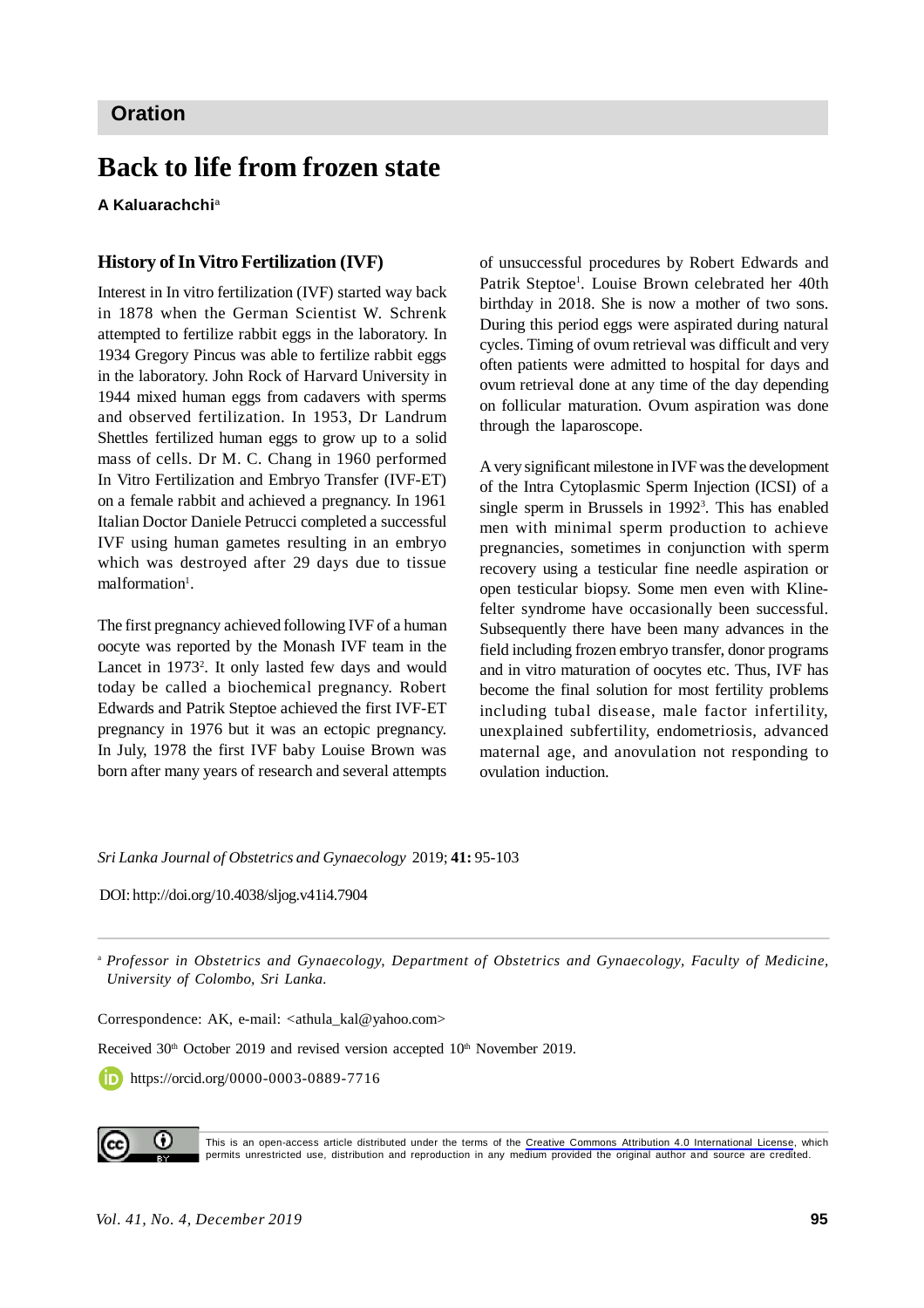### **The steps of Assisted Reproductive Techniques (ART)**

#### **The key steps include:**

- Pituitary down regulation
- Ovarian hyper stimulation
- Egg collection by aspiration of follicles
- Collection of semen or sperm recovery
- Fertilization by conventional IVF or ICSI
- Transfer of resulting embryos to the uterus
- Luteal support (administration of hormones to aid implantation of embryos)

The process of ART includes initial pituitary down regulation which means that you remove the control of the ovaries by the pituitary with administration of GnRH agonists or antagonists followed by ovarian hyperstimulation with gonadotropin injections. Individualized protocols are used depending on patient characteristics. The follicle response is monitored by transvaginal ultrasound scans.

On successful ovarian hyperstimulation the egg retrieval is performed under local anesthesia commonly using a paracervical block. Transvaginal approach is used with the single or double channel needle under the ultrasound guidance. Follicular fluid is aspirated in to test tubes which are kept at 37 degrees Celsius. The fluid collected is transferred to the laboratory immediately for screening for oocytes. In the laboratory follicular fluid is screened for oocytes in a petri dish. All the oocytes collected are washed and incubated for up to 6 hours prior to insemination. On the same day a sperm sample is processed to retrieve good quality spermatozoa for insemination.

Conventional IVF is where the egg is incubated with 20000 - 30000 sperms. However only a single sperm will enter the oocyte. This process allows natural selection of a sperm for fertilization. When the sperm count is very low, insemination is performed by injecting a single sperm in to the egg. Intra Cytoplasmic Sperm Injection (ICSI) is performed by using a micromanipulator. Once inseminated, observations are made to identify fertilization. It is important to be certain that only 2 pronuclei are present which confirms that only one sperm has entered the egg so that the chromosome number is 46. The embryo transfer is performed on Day 3 or day 5 at the blastocyst stage.

The reasons why an embryo may not be transferred in the fresh cycle include:

- Risk of ovarian hyperstimulation
- The storage of surplus embryos of good quality
- Postponing embryo transfer in special cases such as poor endometrium
- The preservation of reproductive potential of a woman prior to chemotherapy, radiotherapy or oophorectomy.

### **Successful cryopreservation of mammalian embryos yielding live offspring**

The key reports in history of cryopreservation include<sup>4</sup>

| <b>Species</b> | First report            |  |  |
|----------------|-------------------------|--|--|
| Mouse          | Whittingham et al. 1972 |  |  |
| Cattle         | Willmut & Rowson 1973   |  |  |
| Rabbit         | Bank & Maurer 1974      |  |  |
| Sheep          | Willadsen et al. 1974   |  |  |
| Rat            | Whittingham 1975        |  |  |
| Goat           | Bilton & Moore 1976     |  |  |
| Horse          | Yamamoto et al. 1982    |  |  |
| Human          | Trunson & Mohr 1983     |  |  |
| Eland          | Kramer et al. 1983      |  |  |
| <b>Baboon</b>  | Pope et al. 1984        |  |  |
| Marmoset       | Summers et al. 1986     |  |  |
| Macaque Monkey | Balmaceda et al. 1987   |  |  |
| Cat            | Dresser et al. 1988     |  |  |

The first successful pregnancy with cryopreservation of a human embryo was reported from Melbourne, Australia in 1983 and this was published in the journal Nature<sup>5</sup>. The embryo was "frozen" for two months before transfer into the mother's uterus<sup>5</sup>. The pregnancy was terminated at 24 weeks due to sepsis.

Techniques have been developed to store embryos in liquid nitrogen (referred to as cryopreservation) for an indefinite period of time without significant compromise of their quality. The fundamental objectives for successful cryopreservation of cells in liquid nitrogen at -196°C are as follows: 1) arresting the metabolism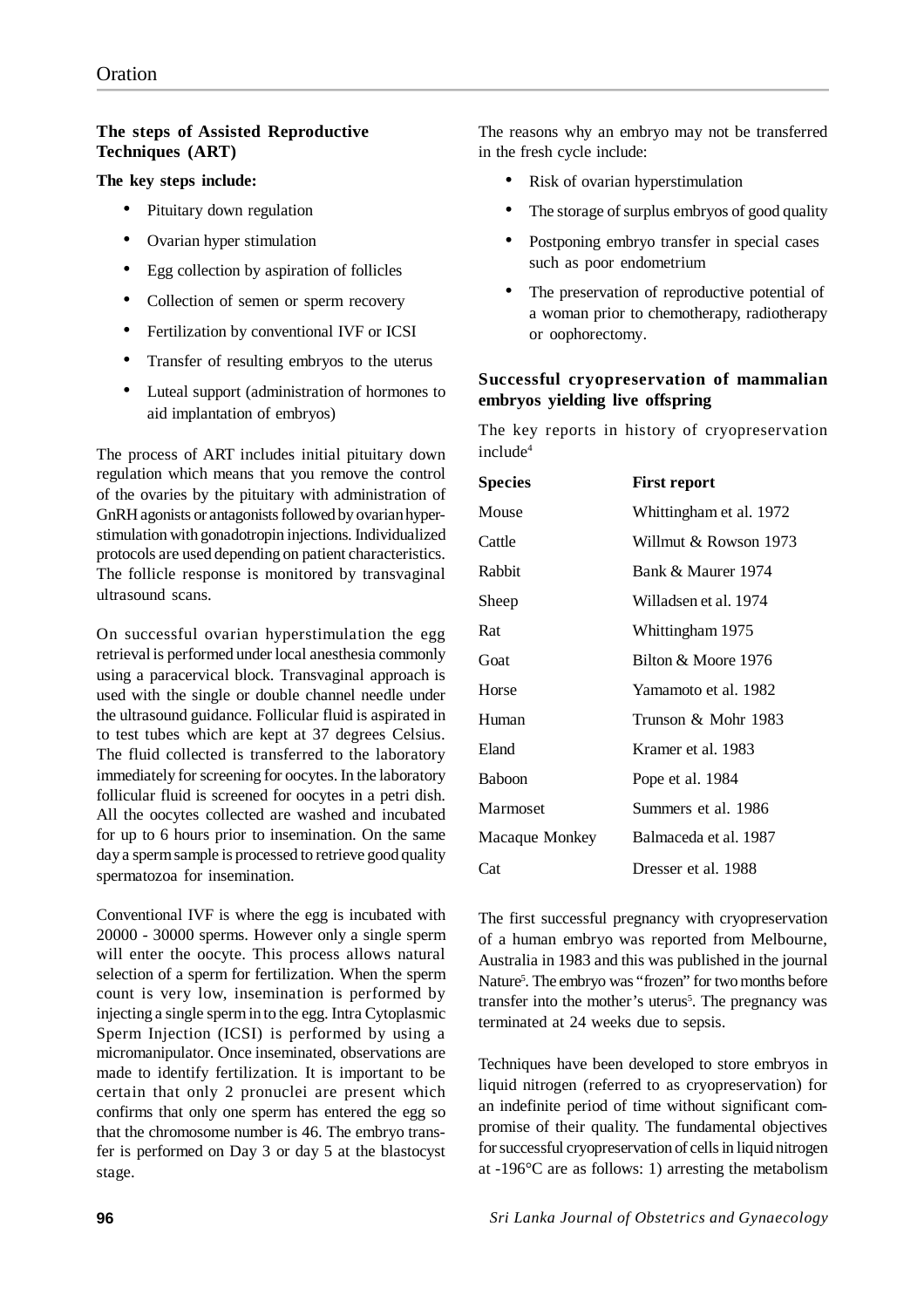reversibly 2) maintaining structural and genetic integrity 3) achieving acceptable survival rates after thawing 4) maintaining of developmental competence post thaw 5) the technique has to be reliable and repeatable $6$ .

Cryopreservation at low temperature slows or totally prevents unwanted physical and chemical change. The major disadvantage of using low temperature cryostorage is that it can lead to the crystallization of water that may injure the cells that are being preserved. All methods and protocols for cryopreservation should be such that ice crystals formation and growth inside the cells or tissues must either be eliminated or massively suppressed. The slow-cooling or rapid-cooling protocols (Vitrification) both satisfy the fundamental cryo-biological principles for reduction of damage by ice crystal formation during cooling and warming.

Both protocols of cryopreservation of biological material include six principal steps: 1) initial exposure to the cryoprotectant (intracellular water has to be removed by gradual dehydration, 2) cooling (slow/ rapid) to subzero temperatures  $(-196^{\circ}C)$ , 3) storage at low temperature, 4) thawing/warming by gradual rehydration, 5) dilution and removal of the cryoprotectant agents and replacement of the cellular and intracellular fluid at precise rate and, 6) recovery and return to a physiological environment<sup>6</sup>.

Cryoprotectant agents are essential for the cryopreservation of cells. Basically two groups of cryoprotectants exist: 1) permeating *(glycerol, ethylene glycol, dimethyl)* and 2) non-permeating *(saccharides, protein, polymers)* agents.

The downside to the slow freezing approach is the time to complete such freezing procedures for human embryos, which can range from 1.5 to 5 hrs. This is due to the fact that the slow rate of cooling attempts to maintain a very delicate balance between multiple factors that may result in cellular damage by ice crystallization and osmotic toxicity. Although the results achieved by slow freezing in many cases seem quite successful<sup>7,8</sup>, ice crystal formation still renders traditional slow freezing programs generally less consistent in their clinical outcomes. Traditionally slowfreeze embryo cryopreservation has been a positive contributor to cumulative patient pregnancy rates, but ultimately the limitations of current slow freezing

methods in ART have become more evident when compared to vitrification based cryostorage.

Vitrification is one of the more exciting developments in ART in recent years that attempts to avoid ice formation altogether during the cooling process by establishing a glassy or vitreous state rather than an ice crystalline state. To achieve this glass-like solidification of living cells for cryostorage, high cooling rates in combination with high concentrations of cryoprotectants are used. In general, vitrification solutions are aqueous cryoprotectant solutions that do not freeze when cooled at high cooling rates to very low temperature.

During vitrification, by using a cooling rate in the range of 2,500 to 30,000°C/min or greater, water is transformed directly from the liquid phase to a glassy vitrified state. The physical definition of vitrification is the solidification of a solution at low temperature, not by ice-crystallization but extreme elevation in viscosity during cooling<sup>9,10</sup>. Vitrification of the aqueous solution inside cells can be achieved by increasing the speed of temperature change, and by increasing the concentration of the cryoprotectant used<sup>9,10</sup>.

In 1999 and 2000 successful pregnancies and deliveries after vitrification and warming of human oocytes were reported $11,12$ . Since that time, and because it seems to be that both entities appear to be especially chillsensitive cells in ART, oocytes and blastocysts seem to receive a potentially significant boost in survival rates by avoiding ice-crystallization using vitrification<sup>13</sup>. Over 95% survival rate of frozen embryos are reported at present<sup>6</sup>.

### **Study on factors affecting the outcome of frozen-thawed embryo transfer**

#### **Introduction**

Frozen-thawed embryo transfer (FET) has become an essential part of IVF/ICSI treatment, increasing the cumulative pregnancy rate (PR) after ovum retrieval. Apart from increasing the cumulative pregnancy rate cryopreservation comes with the added advantages of lowering the risk of multiple pregnancy and ovarian hyperstimulation syndrome. This provides the chance to have an additional pregnancy without ovarian stimulation and an opportunity for embryo donation.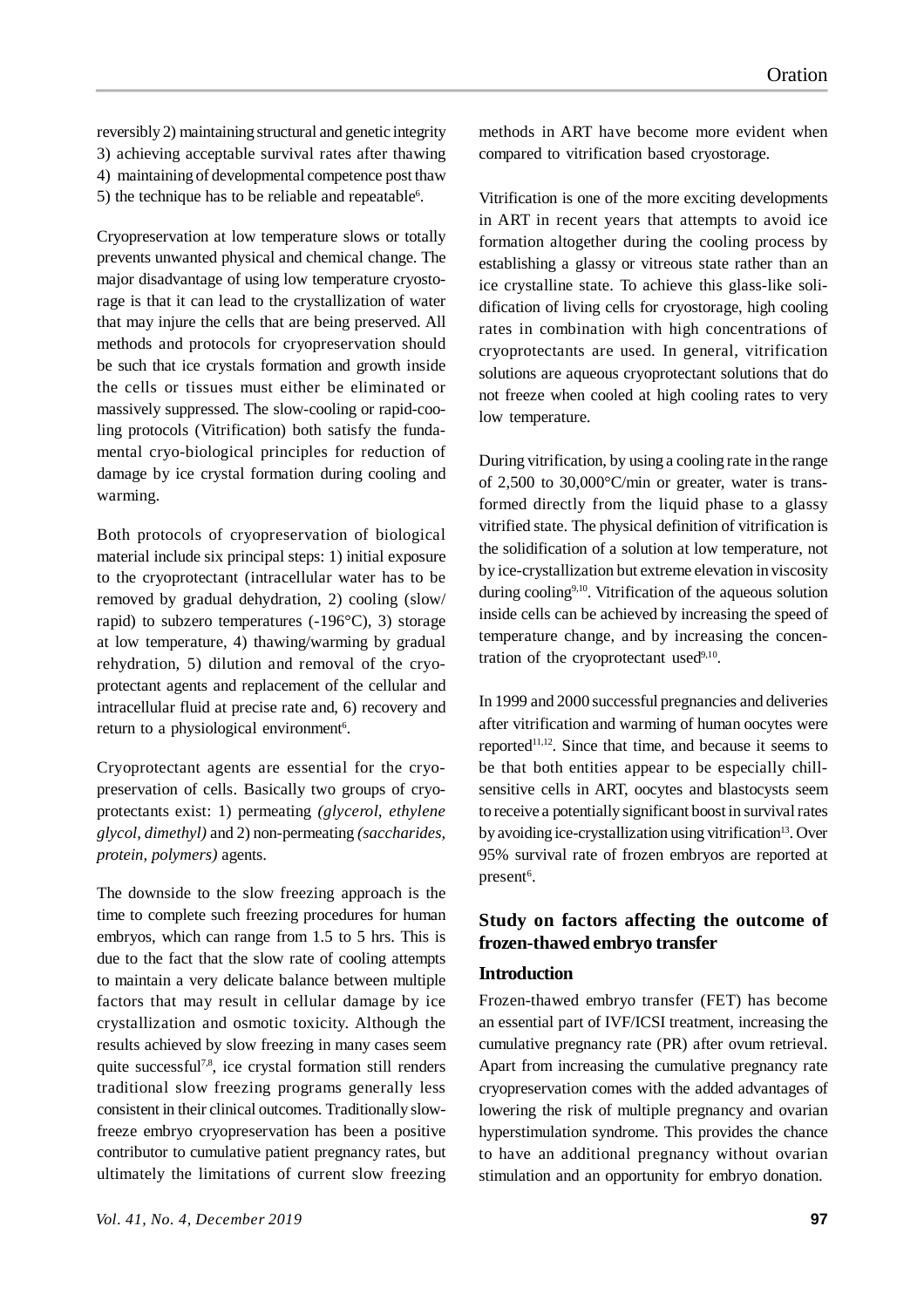Various factors are known to affect the outcome of FET. Among them are clinical factors, such as female age at embryo freezing and embryological factors such as embryo quality<sup>13</sup>. A pregnancy in the fresh IVF/ ICSI cycle has been shown to be associated with an improved PR in subsequent FET14,15. Embryos of good quality before freezing have a better cryopreservation survival rate and are associated with a higher pregnancy rate<sup>14</sup>. The outcome of treatments is also improved if thawed embryos resume cleaving<sup>16</sup>, but cryopreservation associated damage of embryos worsens the chance of a pregnancy $17$ .

With the continued development of scientific innovations in the assisted reproduction it is imperative to be knowledgeable about the treatment options that are offered to couples and the factors affecting the success in order to achieve the maximum benefit from the procedures.

# **Objective**

The objective of the study was to assess the clinical and embryological factors that would affect the outcome of frozen embryo transfers in a Sri Lankan population.

# **Methods**

All patients (N-384) who underwent IVF or intracytoplasmic sperm injection at an Assisted Reproductive Health Center (RHC) and had frozen embryo transfer from May 2011 to May 2017 were retrospectively reviewed.

Data was collected from the data base of the Assisted Reproductive Health Centre which includes the clinical and embryological factors which could affect the outcome of frozen embryo transfer cycles. Clinical data collected consists of age of the patient, type and cause for subfertility, IVF protocol and the endometrial thickness on day 12. Embryological data collected from the data base included the method of fertilization, method of freezing, storage duration of the embryo, and number of embryos transferred in each FET cycle.

Cryopreservation of embryos were carried out with the consent of the couple. Stimulation protocols included long, short and antagonist protocols. Cryopreservation was carried out on Day 3, at cell stage 6-8. Embryos were graded on early day 3 prior to cryopreservation by giving a score of 1-4 according to morphological characteristics of the embryo, cleavage rate, and presence of fragments.

Cryopreservation of embryos were carried using slow freezing technique from August 2010 to August 2015. From 2015 August freezing was done using vitrification technique.

Primary outcomes were the clinical pregnancy rate and live birth rate per cycle. Clinical pregnancy rate was defined as a conception which has a measurable beta hCG per cycle and live birth rate was defined as the number of live births per cycle. The type of subfertility was categorized as primary and secondary and the aetiologies were categorized as male factor, polycystic ovary syndrome, endometriosis, tubal and unexplained. Endometrial thickness was sub grouped in to two categories based on the cutoff of 8 mm. Cases were included in to the most severe etiological factor in order to prevent overlapping. The effect of following factors were analyzed on the live birth rate and clinical pregnancy rate. Namely age of the female partner, freezing technique, type of subfertility, aetiology of subfertility, number of embryos transferred per cycle, endometrial thickness at the time of embryo transfer and the type of IVF protocol used.

### **Analysis**

Analysis of the data was performed by SPSS version 21.0 (SPSS Inc., Chicago, IL, USA). Statistical analysis was performed using chi square test and a 'p' value less than 0.05 was considered as statistically significant. Linear regression analysis was used to control the possible confounding variables.

# **Results**

Total numbers of 384 frozen embryo transfer cycles were carried out during this period. Patients who underwent assisted reproduction using donor oocytes (n-14) and who did not have viable embryos after thawing (n-4) were excluded from the study. All the conventional IVF and ICSI cycles which had subsequent FET were included in the study. Accordingly, a total number of 366 FET cycles were included in the study population. However, 2 more FET cycles were excluded from analysis due to missing data in many fields. Total number of 3367 embryos were frozen and 820 embryos were transferred during this period (Table 1).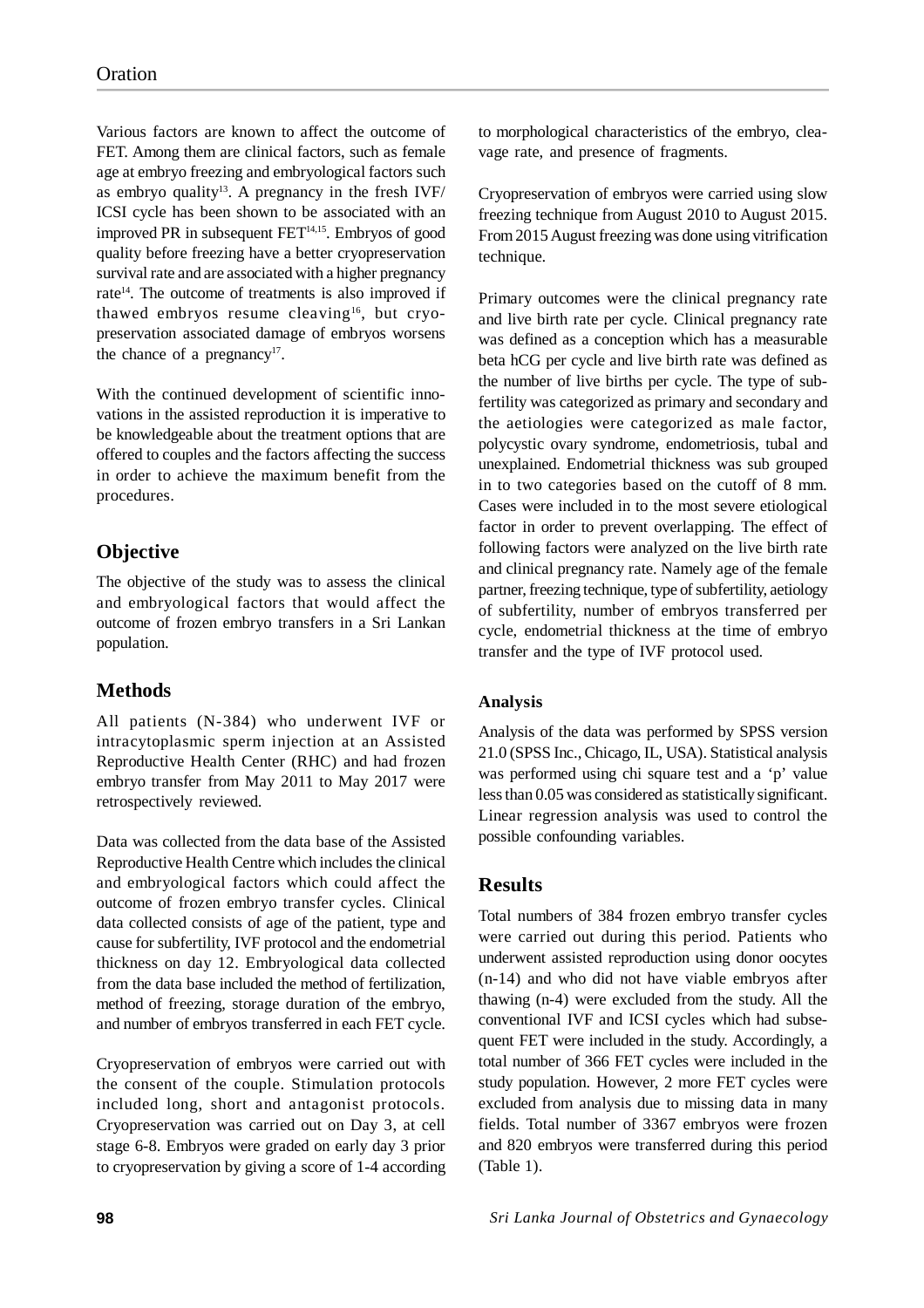#### **Table 1. Clinical data of subjects**

| Total number of FET cycles<br>performed during the study period | 384  |
|-----------------------------------------------------------------|------|
| FET done with donor oocytes                                     | 14   |
| FET abandoned due to non viable<br>embryos                      |      |
| FET cycles included in the analysis                             | 364  |
| Total number of embryos frozen                                  | 3367 |
| Number of embryos transferred                                   |      |

The Figure 1 below shows the age distribution of the female partner. Majority of patients (49%) were between 30-35 years. The mean age of the population was 34.3 with a standard deviation of 4.1.



Figure 1. **Age (years) distribution of the population.**

The figure 2 below shows the aetiology of subfertility. The most common pathology seen in these women was endometriosis followed by tubal disease. Male factor infertility was seen in over 20% of couples presented.



Figure 2. **Aetiology of subfertility among the population.**

The most frequent protocol used in this population was the long protocol (Figure 3) followed by the antagonist protocol.



#### Figure 3. **Use of different IVF protocols among the population.**

The clinical pregnancy rate per cycle was 51.37% while the live birth rate per cycle was 34.06% as shown in table 2.

Women who were less than 35 years of age had a significantly higher clinical pregnancy as well as live birth rate.

The method of freezing had a significant impact on the outcome. Clinical pregnancy rate and the live birth rate was significantly higher in cases where vitrification was used as the freezing method compared to the slow freezing technique.

Whether the subfertility is primary or secondary was not significant with regard to the pregnancy outcome. When the aetiology of subfertility was compared with the pregnancy and live birth rate there was no significant difference.

The number of embryos transferred at each cycle was studied. The clinical pregnancy rate and live birth rate were significantly higher when 2 or 3 embryos were transferred compared to a single embryo transfer.

Three different protocols were used in the IVF cycles. These were Long protocol, Antagonist protocol and the Short protocol. Clinical pregnancy rates were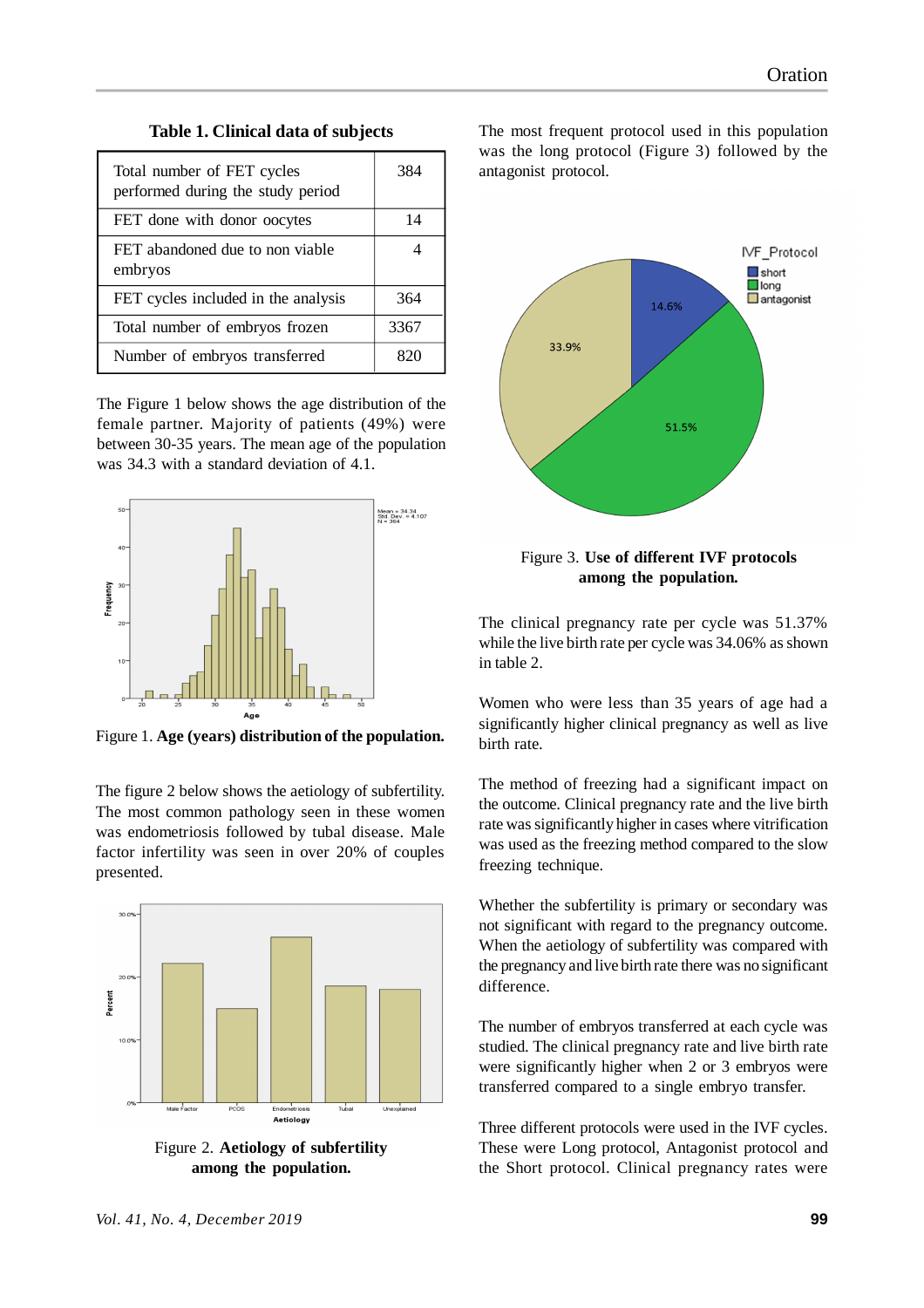| 364<br><b>Total</b><br>51.37%<br>34.06%<br>Age<br>$<$ 35<br>235<br>54.5<br>48.6<br>0.003<br>$>35$<br>45.7<br>34.3<br>129<br>Freezing method<br>Slow freezing<br>46.8<br>36.07<br>224<br>0.004<br>Vitrification<br>140<br>57.8<br>55.5<br>Type of subfertility<br>Primary subfertility<br>314<br>49.7<br>42.15<br>0.666<br>Secondary subfertility<br>50<br>62<br>52.08<br><b>Aetiology</b><br>Male factor<br>80<br>43.7<br>40.50<br><b>PCOS</b><br>67<br>64.8<br>57.69<br>0.161<br>Endometriosis<br>65<br>52.6<br>50.53<br>Tubal<br>49.2<br>35.93<br>95<br>Unexplained<br>54<br>49.2<br>31.74<br>Number of embryos<br>transferred<br>28<br>28.5<br>11.11<br>1<br>57.7<br>218<br>48.35<br>2<br>0.033<br>3<br>45.6<br>42.85<br>116<br>$\boldsymbol{0}$<br>$\boldsymbol{0}$<br>$\overline{2}$<br>$\overline{4}$<br><b>Endometrial thickness</b><br>286<br>53.4<br>46.57<br>8 mm or more<br>0.014<br>Less than 8 mm<br>76<br>43.4<br>33.33<br><b>Protocol used</b><br>Short<br>48<br>39.6<br>34.04<br>0.023<br>48.4<br>41.34<br>Long<br>184<br>Antagonist<br>60.3<br>50.39<br>131 | <b>Clinical factor</b> | Frequency of<br>observation | <b>Clinical</b><br>pregnancy rate<br>$\frac{0}{0}$ | Live birth rate<br>$\frac{0}{0}$ | 'p' value for live<br>birth rate |
|------------------------------------------------------------------------------------------------------------------------------------------------------------------------------------------------------------------------------------------------------------------------------------------------------------------------------------------------------------------------------------------------------------------------------------------------------------------------------------------------------------------------------------------------------------------------------------------------------------------------------------------------------------------------------------------------------------------------------------------------------------------------------------------------------------------------------------------------------------------------------------------------------------------------------------------------------------------------------------------------------------------------------------------------------------------------------|------------------------|-----------------------------|----------------------------------------------------|----------------------------------|----------------------------------|
|                                                                                                                                                                                                                                                                                                                                                                                                                                                                                                                                                                                                                                                                                                                                                                                                                                                                                                                                                                                                                                                                              |                        |                             |                                                    |                                  |                                  |
|                                                                                                                                                                                                                                                                                                                                                                                                                                                                                                                                                                                                                                                                                                                                                                                                                                                                                                                                                                                                                                                                              |                        |                             |                                                    |                                  |                                  |
|                                                                                                                                                                                                                                                                                                                                                                                                                                                                                                                                                                                                                                                                                                                                                                                                                                                                                                                                                                                                                                                                              |                        |                             |                                                    |                                  |                                  |
|                                                                                                                                                                                                                                                                                                                                                                                                                                                                                                                                                                                                                                                                                                                                                                                                                                                                                                                                                                                                                                                                              |                        |                             |                                                    |                                  |                                  |
|                                                                                                                                                                                                                                                                                                                                                                                                                                                                                                                                                                                                                                                                                                                                                                                                                                                                                                                                                                                                                                                                              |                        |                             |                                                    |                                  |                                  |
|                                                                                                                                                                                                                                                                                                                                                                                                                                                                                                                                                                                                                                                                                                                                                                                                                                                                                                                                                                                                                                                                              |                        |                             |                                                    |                                  |                                  |
|                                                                                                                                                                                                                                                                                                                                                                                                                                                                                                                                                                                                                                                                                                                                                                                                                                                                                                                                                                                                                                                                              |                        |                             |                                                    |                                  |                                  |
|                                                                                                                                                                                                                                                                                                                                                                                                                                                                                                                                                                                                                                                                                                                                                                                                                                                                                                                                                                                                                                                                              |                        |                             |                                                    |                                  |                                  |
|                                                                                                                                                                                                                                                                                                                                                                                                                                                                                                                                                                                                                                                                                                                                                                                                                                                                                                                                                                                                                                                                              |                        |                             |                                                    |                                  |                                  |
|                                                                                                                                                                                                                                                                                                                                                                                                                                                                                                                                                                                                                                                                                                                                                                                                                                                                                                                                                                                                                                                                              |                        |                             |                                                    |                                  |                                  |
|                                                                                                                                                                                                                                                                                                                                                                                                                                                                                                                                                                                                                                                                                                                                                                                                                                                                                                                                                                                                                                                                              |                        |                             |                                                    |                                  |                                  |
|                                                                                                                                                                                                                                                                                                                                                                                                                                                                                                                                                                                                                                                                                                                                                                                                                                                                                                                                                                                                                                                                              |                        |                             |                                                    |                                  |                                  |
|                                                                                                                                                                                                                                                                                                                                                                                                                                                                                                                                                                                                                                                                                                                                                                                                                                                                                                                                                                                                                                                                              |                        |                             |                                                    |                                  |                                  |
|                                                                                                                                                                                                                                                                                                                                                                                                                                                                                                                                                                                                                                                                                                                                                                                                                                                                                                                                                                                                                                                                              |                        |                             |                                                    |                                  |                                  |
|                                                                                                                                                                                                                                                                                                                                                                                                                                                                                                                                                                                                                                                                                                                                                                                                                                                                                                                                                                                                                                                                              |                        |                             |                                                    |                                  |                                  |
|                                                                                                                                                                                                                                                                                                                                                                                                                                                                                                                                                                                                                                                                                                                                                                                                                                                                                                                                                                                                                                                                              |                        |                             |                                                    |                                  |                                  |
|                                                                                                                                                                                                                                                                                                                                                                                                                                                                                                                                                                                                                                                                                                                                                                                                                                                                                                                                                                                                                                                                              |                        |                             |                                                    |                                  |                                  |
|                                                                                                                                                                                                                                                                                                                                                                                                                                                                                                                                                                                                                                                                                                                                                                                                                                                                                                                                                                                                                                                                              |                        |                             |                                                    |                                  |                                  |
|                                                                                                                                                                                                                                                                                                                                                                                                                                                                                                                                                                                                                                                                                                                                                                                                                                                                                                                                                                                                                                                                              |                        |                             |                                                    |                                  |                                  |
|                                                                                                                                                                                                                                                                                                                                                                                                                                                                                                                                                                                                                                                                                                                                                                                                                                                                                                                                                                                                                                                                              |                        |                             |                                                    |                                  |                                  |
|                                                                                                                                                                                                                                                                                                                                                                                                                                                                                                                                                                                                                                                                                                                                                                                                                                                                                                                                                                                                                                                                              |                        |                             |                                                    |                                  |                                  |
|                                                                                                                                                                                                                                                                                                                                                                                                                                                                                                                                                                                                                                                                                                                                                                                                                                                                                                                                                                                                                                                                              |                        |                             |                                                    |                                  |                                  |
|                                                                                                                                                                                                                                                                                                                                                                                                                                                                                                                                                                                                                                                                                                                                                                                                                                                                                                                                                                                                                                                                              |                        |                             |                                                    |                                  |                                  |
|                                                                                                                                                                                                                                                                                                                                                                                                                                                                                                                                                                                                                                                                                                                                                                                                                                                                                                                                                                                                                                                                              |                        |                             |                                                    |                                  |                                  |
|                                                                                                                                                                                                                                                                                                                                                                                                                                                                                                                                                                                                                                                                                                                                                                                                                                                                                                                                                                                                                                                                              |                        |                             |                                                    |                                  |                                  |
|                                                                                                                                                                                                                                                                                                                                                                                                                                                                                                                                                                                                                                                                                                                                                                                                                                                                                                                                                                                                                                                                              |                        |                             |                                                    |                                  |                                  |
|                                                                                                                                                                                                                                                                                                                                                                                                                                                                                                                                                                                                                                                                                                                                                                                                                                                                                                                                                                                                                                                                              |                        |                             |                                                    |                                  |                                  |
|                                                                                                                                                                                                                                                                                                                                                                                                                                                                                                                                                                                                                                                                                                                                                                                                                                                                                                                                                                                                                                                                              |                        |                             |                                                    |                                  |                                  |

| Table 2. Summary of clinical factors and pregnancy outcomes (N=364) |  |  |  |  |
|---------------------------------------------------------------------|--|--|--|--|
|---------------------------------------------------------------------|--|--|--|--|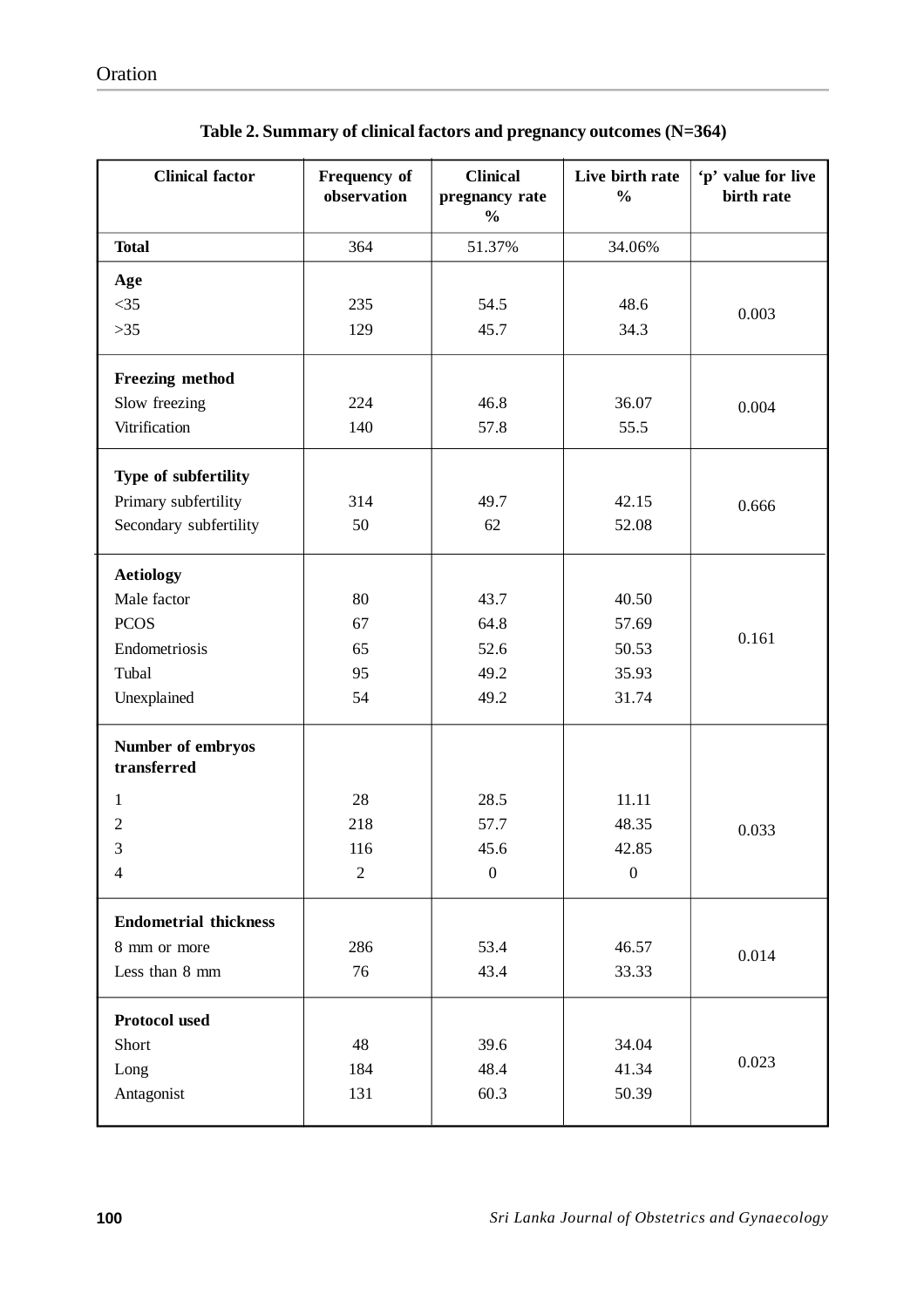significantly higher in the group with antagonist protocol compared to short protocol. Age presents a major confounder here as most of the time short protocol is used in patients with poor ovarian reserve and in older patients.

The live birth rates were significantly higher when the endometrial thickness was more than 8 mm, however there was no significant association between clinical pregnancy rate and endometrial thickness.

### **Discussion**

Frozen embryo or blastocyst transfer is increasingly performed by the fertility centers with equal or better success rates compared to transfer in the fresh cycles18,19,20. Successful cryopreservation of embryos are essential to maximize the safety and efficacy of ovarian stimulation cycles in an IVF treatment programme. Embryo freezing also helps fertility preservation. Slow freezing and vitrification are two methods that are used. The cryopreservation method employed in ART centers has an impact on embryo quality. Most recent studies suggest that embryo freezing with vitrification is superior to slow freezing/ thawing with regard to clinical outcomes and cryosurvival rates of cleavage stage embryos and blastocysts<sup>21,22</sup>.

In 2015, our ART center gradually shifted from slow freezing to vitrification. Therefore, data on both cryopreservation protocols were available for comparison. The decision to shift protocols was based on literature reporting higher embryo survival rate and fully intact blastomere rate in vitrified embryos.

In the current study the clinical pregnancy and live birth rates were higher when embryos were frozen with the vitrification method than when frozen using the slow freezing method. This difference was statistically significant. As in other studies the present study also confirmed that vitrification is superior to slow freezing method $2^{1,22}$ .

Different stimulation protocols are used in assisted reproduction. The common protocols used are long agonist protocol, Short protocol and antagonist protocol. The implantation rates were analyzed according to the different protocols used. In the present study using the antagonist protocol had a higher success rate compared to the short protocol. In the present series the short protocol was used mainly in patients with poor ovarian reserve and in older patients. Other studies suggest that the protocol used in the IVF cycle does not affect the final outcome<sup>23</sup>.

Once the embryos are retrieved fertilization is done with conventional In Vitro Fertilisation or Intra-Cytoplasmic Sperm Injection. When the results were analysed according to the method of fertilization it did not show any statistically significant difference. This finding is similar to other studies conducted looking at factors affecting the success of FET<sup>23</sup>.

The preparation of the endometrium is an important factor affecting the success of implantation of the embryo. The endometrial thickness is routinely assessed prior to the embryo transfer. Different studies have looked at different cut offs of endometrial thickness $24.25$ . We compared the success of implantation when the endometrial thickness is less than 8mm and more than 8mm. The implantation rate was higher in the group with endometrial thickness more than 8 mm. This difference was statistically significant. This finding was comparable with the previous studies $24.25$ .

As in all aspects of infertility management female age was an important factor in the success of frozen embryo transfer. There was a linear decline in implantation rate with advancing age. Other studies also have shown higher success of FET in patients who are less than 35 years of age $23$ .

It is generally believed that the quality of the oocytes will be affected by the presence of endometriosis. It has been shown that the number of eggs retrieved are less in patients with endometriosis compared to patients without such disease. There is no conclusive data with regard to fertilization and embryo quality in patients with different stages of endometriosis<sup>26</sup>.

In the present analysis there was no difference in success rate according to the aetiology of subfertility. This area need further studies.

Having a previous pregnancy is a positive factor for the success of in vitro fertilization. In the present analysis we did not find a significant difference in the success rate in the two groups' primary and secondary subfertility.

Pregnancies are reported following transfer of embryos after freezing for 16 years. It is important to know whether the duration of freezing affects the success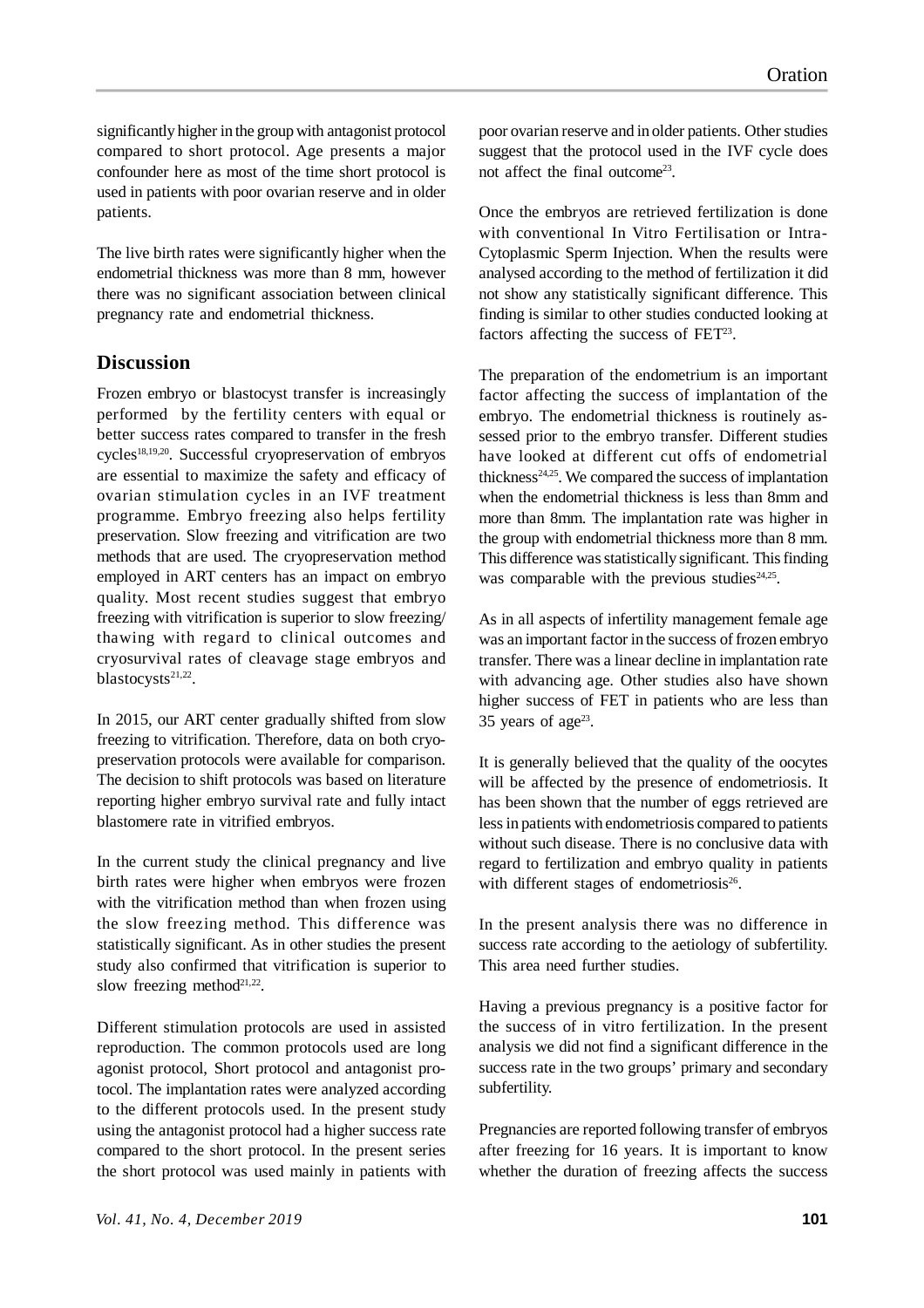of frozen embryo transfer. The success rate was analysed according to the duration of embryo freezing. This showed a gradual decline in the implantation rate according to the duration of freezing.

The present study was important to assess the different factors affecting the success of frozen embryo transfer. It was shown the method of freezing, age of the female partner, duration of freezing and endometrial thickness are factors which could affect the final outcome of frozen embryo transfer.

### **References**

- 1. Zhu, Tian, In Vitro Fertilization. Embryo Project Encyclopedia (2009-07-22). ISSN: 1940-5030 http://embryo.asu.edu/handle/10776/1665.
- 2. De Kretzer, D, Dennis P, Hudson B, Leeton J, Lopata A, Outch K,Wood C. Transfer of a human zygote. The Lancet, 1973; 302(7831), 728-29. doi:10.1016/s0140-6736(73)92553-1
- 3. Palermo G, Joris H, Devroey P, Steirteghem AC. Pregnancies after intra-cytoplasmic injection of single spermatozoon into an oocyte. The Lancet. 1992 July 4; 340(8810): 17-18.
- 4. Ali J, AlHarbi NH, Ali N. (2017) Chapter 1 Historical Background on Gamete and Embryo Cryopreservation. In: Nagy Z., Varghese A., Agarwal A. (eds) Cryopreservation of Mammalian Gametes and Embryos. Methods in Molecular Biology, vol 1568. Humana Press, New York, NY.
- 5. Trounson A, Linda M. Human pregnancy following cryopreservation thawing and transfer of an 8 cell embryo. Nature. 1983 October; 305(5936): 707-9.
- 6. Katkov, I. IntechOpen. [Online]. Available from: https://www.intechopen.com/books/currentfrontiers-in-cryobiology [Accessed 14th January 2020].
- 7. Gardner DK, Lane M, Stevens J, Schoolcraft WB. Changing the start temperature and cooling rate in a slow-freezing protocol increases human blastocyst viability. Fertil Steril 2003 79: 407-10.
- 8. Van den Abbeel E, Camus M, Verheyen G, Van Waesberghe L, Devroey P, Van Steirteghem A. Slow controlled-rate freezing of sequentially cultured human blastocysts: an evaluation of two freezing strategies. Hum Reprod. 2005 Oct; 20(10): 2939-45.
- 9. Fahy GM, MacFarlane DR, Angell CA, Meryman HT. Vitrification as an approach to cryopreservation. Cryobiology. 1984 Aug; 21(4): 407-26.
- 10. Fahy GM. Vitrification: a new approach to organ cryopreservation. In: Merryman HT (ed.), Transplantation: approaches to graft rejection, New York: Alan R Liss,1986; 305-35.
- 11. Kuleshova L, Gianaroli L, Magli C, Ferraretti A, Trounson A. Birth following vitrification of a small number of human oocytes: case report. Hum Reprod 1999 Dec; 4(12): 3077-9.
- 12. Yoon TK, Chung HM, Lim JM, Han SY, Ko JJ and Cha KY. Pregnancy and delivery of healthy infants developed from vitrified oocytes in a stimulated in vitro fertilization-embryo transfer program [letter]. Fertil Steril 200; 74: 180-81.
- 13. Walker DL, Tummon IS, Hammitt DG, Session DR, Dumesic DA, Thornhill AR. (2004). Vitrification versus programmable rate freezing of late stage murine embryos: a randomized comparison prior to application in clinical IVF. Reprod Biomed Online. 2004 May; 8(5): 558-68.
- 14. Karlstrom PO, Bergh T, Forsberg AS, Sandkvist U, Wikland M. Prognostic factors for the success rate of embryo freezing. Hum Reprod 1997; 12: 1263-66.
- 15. El-Toukhy T, Khalaf Y, Al-Darazi K, O'Mahony F, Wharf E, Taylor A, Braude P. Cryo-thawed embryos obtained from conception cycles have double the implantation and pregnancy potential of those from unsuccessful cycles. Hum Reprod 2003; 18: 1313-18.
- 16. Guerif F, Bidault R, Cadoret V, Couet ML, Lansac J, Royere D. Parameters guiding selection of best embryos for transfer after cryopreservation: a reappraisal. Hum Reprod 2002; 17: 1321-26.
- 17. Salumets A, Suikkari AM, Makinen S, Karro H, Roos A, Tuuri T. Frozen embryo transfers: implications of clinical and embryological factors on the pregnancy outcome. Hum Reprod 2006; 21: 2368-2374. Epub 2006 May 2369.
- 18. Wei D, Liu JY, Sun Y, Shi Y, Zhang B, Liu JQ, et al. Frozen versus fresh single blastocyst transfer in ovulatory women: a multicentre, randomized controlled trial. Lancet. 2019 Mar 30; 393(10178): 1310-1318. doi: 10.1016/S0140-6736(18)32843- 5. Epub 2019 Feb 28.